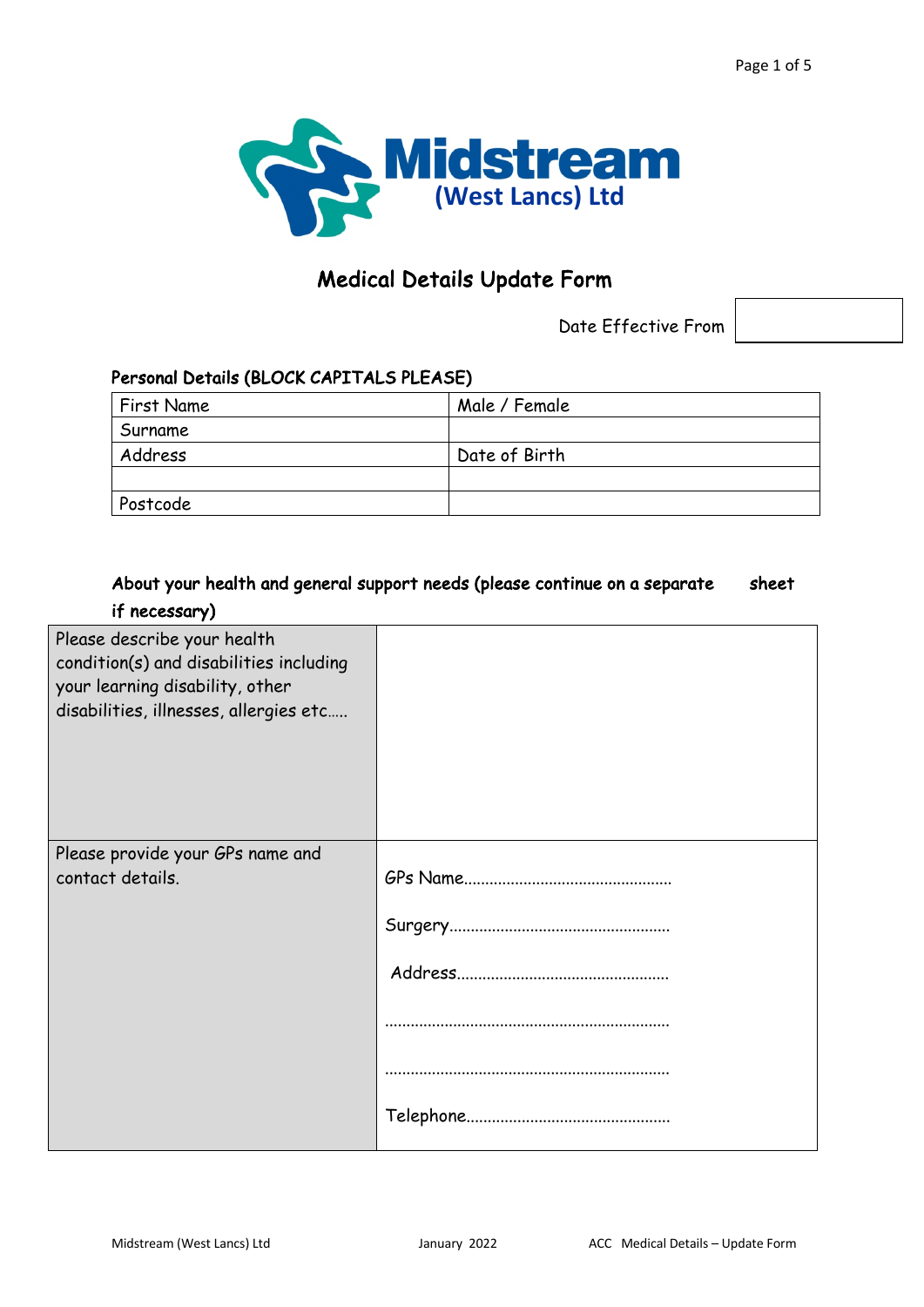| Reason for taking<br>If you take any medication please<br>Frequency/Time (e.g.<br>Dosage<br>list it here. Please remember to<br>1/day at breakfast)<br>include any rescue medication.<br>Also include any non-prescription<br>medications(s).<br>Once you have prepared your list<br>and you are satisfied that it is<br>complete please * any medication<br>that you need to take when you are<br>at midstream i.e. between the<br>hours of 9.00am - 4.30pm<br>IMPORTANT: If you take<br>Midazolam you must provide up to<br>date up to date epilepsy care plans. |
|--------------------------------------------------------------------------------------------------------------------------------------------------------------------------------------------------------------------------------------------------------------------------------------------------------------------------------------------------------------------------------------------------------------------------------------------------------------------------------------------------------------------------------------------------------------------|
|                                                                                                                                                                                                                                                                                                                                                                                                                                                                                                                                                                    |
|                                                                                                                                                                                                                                                                                                                                                                                                                                                                                                                                                                    |
|                                                                                                                                                                                                                                                                                                                                                                                                                                                                                                                                                                    |
|                                                                                                                                                                                                                                                                                                                                                                                                                                                                                                                                                                    |
|                                                                                                                                                                                                                                                                                                                                                                                                                                                                                                                                                                    |
|                                                                                                                                                                                                                                                                                                                                                                                                                                                                                                                                                                    |
|                                                                                                                                                                                                                                                                                                                                                                                                                                                                                                                                                                    |
|                                                                                                                                                                                                                                                                                                                                                                                                                                                                                                                                                                    |
|                                                                                                                                                                                                                                                                                                                                                                                                                                                                                                                                                                    |
|                                                                                                                                                                                                                                                                                                                                                                                                                                                                                                                                                                    |
|                                                                                                                                                                                                                                                                                                                                                                                                                                                                                                                                                                    |
|                                                                                                                                                                                                                                                                                                                                                                                                                                                                                                                                                                    |
|                                                                                                                                                                                                                                                                                                                                                                                                                                                                                                                                                                    |
|                                                                                                                                                                                                                                                                                                                                                                                                                                                                                                                                                                    |
|                                                                                                                                                                                                                                                                                                                                                                                                                                                                                                                                                                    |
|                                                                                                                                                                                                                                                                                                                                                                                                                                                                                                                                                                    |
|                                                                                                                                                                                                                                                                                                                                                                                                                                                                                                                                                                    |
|                                                                                                                                                                                                                                                                                                                                                                                                                                                                                                                                                                    |
|                                                                                                                                                                                                                                                                                                                                                                                                                                                                                                                                                                    |
|                                                                                                                                                                                                                                                                                                                                                                                                                                                                                                                                                                    |
|                                                                                                                                                                                                                                                                                                                                                                                                                                                                                                                                                                    |
|                                                                                                                                                                                                                                                                                                                                                                                                                                                                                                                                                                    |
|                                                                                                                                                                                                                                                                                                                                                                                                                                                                                                                                                                    |
|                                                                                                                                                                                                                                                                                                                                                                                                                                                                                                                                                                    |
|                                                                                                                                                                                                                                                                                                                                                                                                                                                                                                                                                                    |
|                                                                                                                                                                                                                                                                                                                                                                                                                                                                                                                                                                    |
|                                                                                                                                                                                                                                                                                                                                                                                                                                                                                                                                                                    |
|                                                                                                                                                                                                                                                                                                                                                                                                                                                                                                                                                                    |
|                                                                                                                                                                                                                                                                                                                                                                                                                                                                                                                                                                    |
|                                                                                                                                                                                                                                                                                                                                                                                                                                                                                                                                                                    |
|                                                                                                                                                                                                                                                                                                                                                                                                                                                                                                                                                                    |
|                                                                                                                                                                                                                                                                                                                                                                                                                                                                                                                                                                    |
|                                                                                                                                                                                                                                                                                                                                                                                                                                                                                                                                                                    |
|                                                                                                                                                                                                                                                                                                                                                                                                                                                                                                                                                                    |
|                                                                                                                                                                                                                                                                                                                                                                                                                                                                                                                                                                    |
|                                                                                                                                                                                                                                                                                                                                                                                                                                                                                                                                                                    |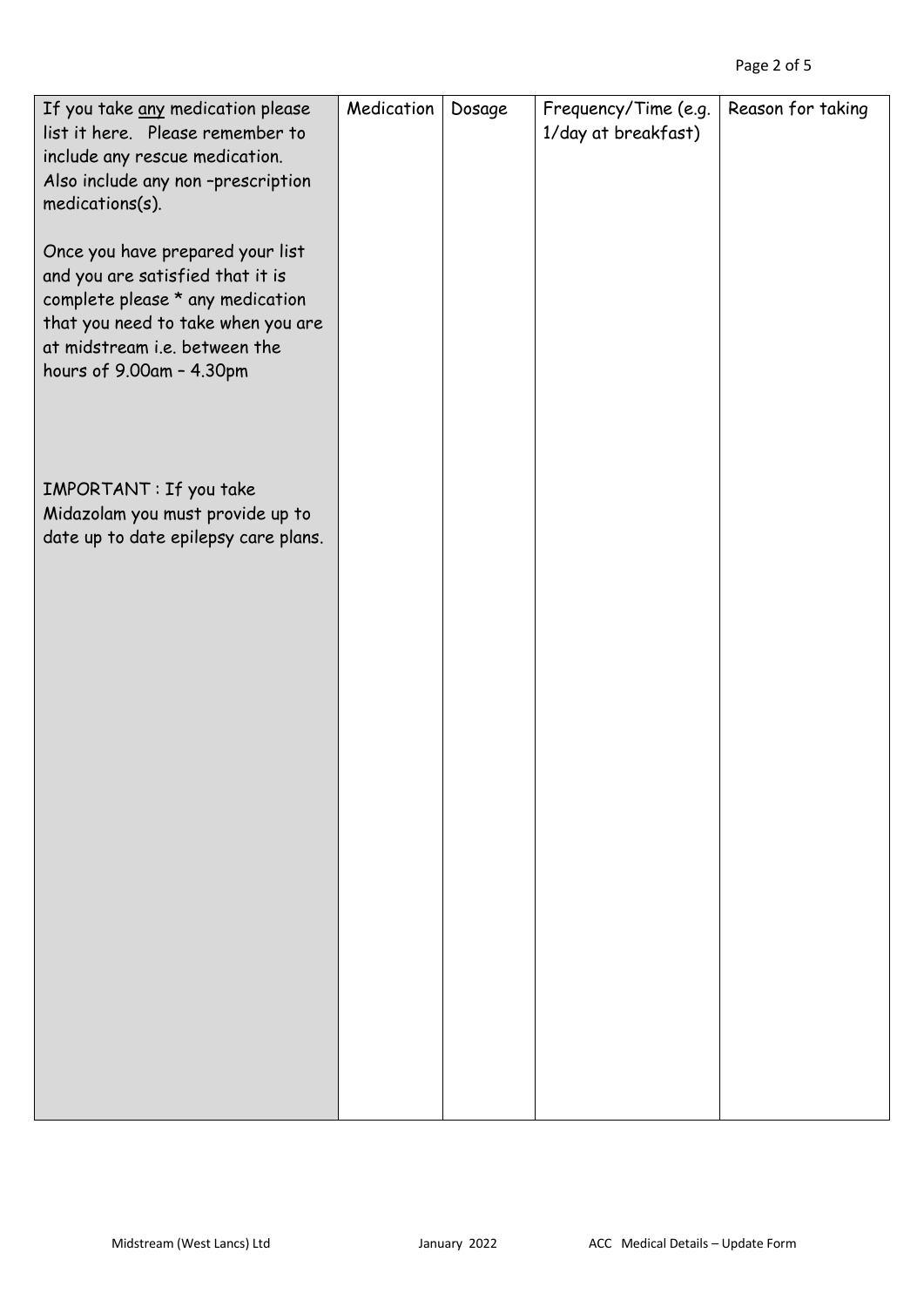Please note: On the days you attend Midstream our staff will take charge of any medication that you need to take while you are at Midstream. This includes non prescription medication, e.g paracetamol as well as medication that has been prescribed by your doctor. Our Policies and Procedures must be strictly followed to ensure everyone in our care is kept safe. All medicines brought onto our premises must be kept in secure storage and administered by Midstream staff. Our full Medication Policy and Procedure can be downloaded from our website homepage www.midstream.org.uk. Alternatively hard copies are available from Midstream upon request.

| What assistance do you need as a<br>result of a medical condition?                                                                                                                                                                                                                |  |
|-----------------------------------------------------------------------------------------------------------------------------------------------------------------------------------------------------------------------------------------------------------------------------------|--|
| What other assistance or support do<br>you think you need? Please use this<br>space to tell us anything that you<br>think that supervisory staff would<br>benefit from knowing whilst you are<br>in Midstream's care (for example,<br>how your medical condition affects<br>you). |  |

# Do you have any special dietary requirements? YES NO

| If YES please provide details. |  |  |
|--------------------------------|--|--|
|                                |  |  |
|                                |  |  |
|                                |  |  |
|                                |  |  |
|                                |  |  |
|                                |  |  |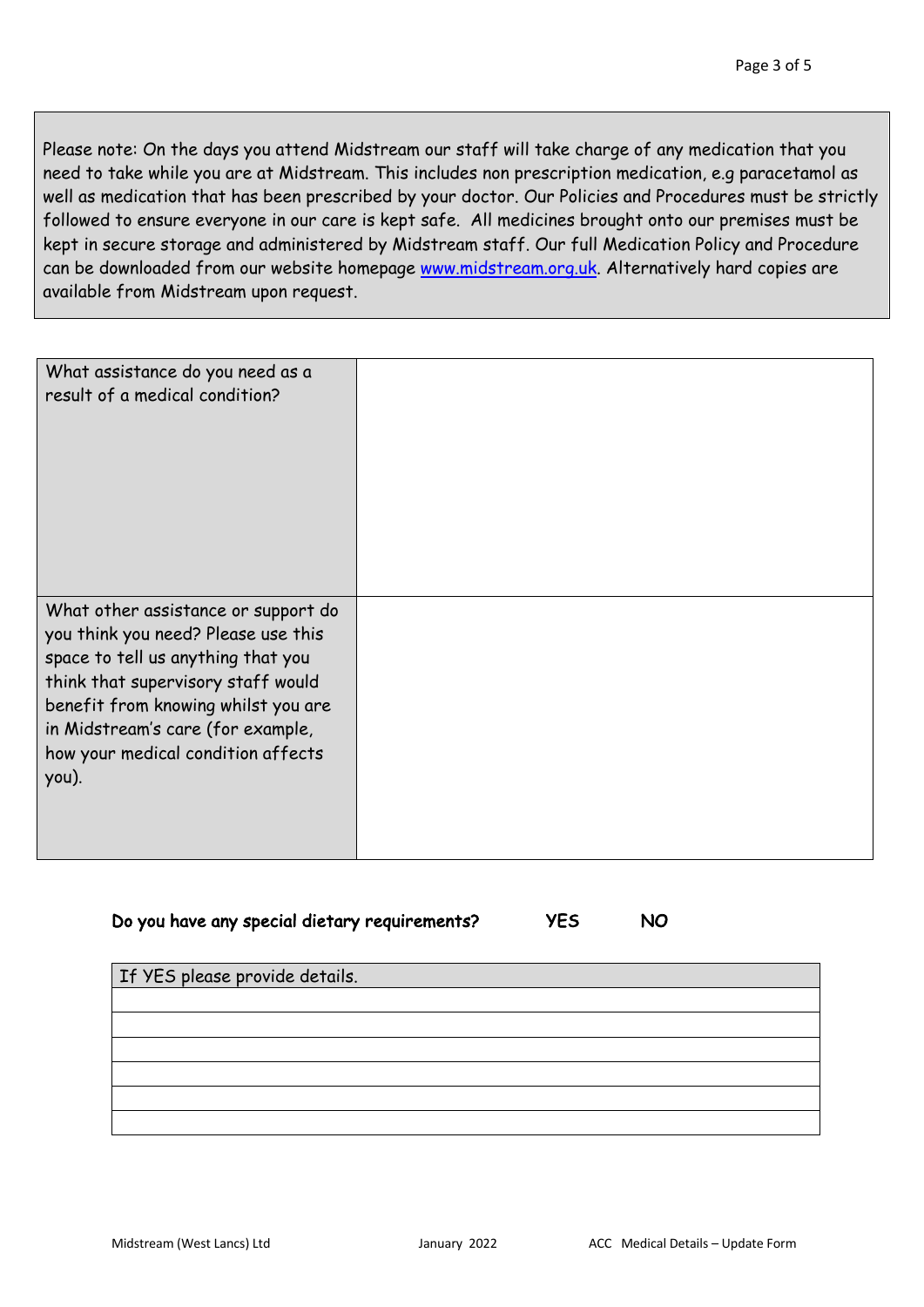#### Data Protection

Midstream (West Lancs) Ltd is registered with the Information Commissioner's Office (ICO) Register of Data Controllers. We comply with the Data Protection Regulations (GDPR) 2018. We need the personal information you have supplied on this form for the provision for health/social care or treatment or management of health and social care systems & services on the basis of EU/UK law; and to safeguard, protect and promote the welfare of service users. For the same reasons we may need to discuss/share the information you provide on this form with  $3<sup>rd</sup>$  parties for example; with local & central government offices; health & social care professionals; educational & examining bodies; or professional carers/advocates. Our full privacy policy can be viewed on line www.midstream.org.uk/policies

#### Consent

I hereby give permission for Midstream (West Lancs) Ltd to process the data on this application form and on any updates, supplements or amendments. Your consent will remain in force until such times that the person to whom this information relates no longer attends Midstream or uses our services.

#### Client Name Signature Signature Date

| <b>(DI OCV CADTTALC DI EACE)</b> |  |  |
|----------------------------------|--|--|

(BLOCK CAPITALS PLEASE) Parent / Guardian / Legal Carer (please indicate)

## **Declaration**

I declare that to the best of my knowledge, all the information contained on this form and on any additional sheets is true and correct.

| Name (IN BLOCK CAPITALS)                    |      |  |
|---------------------------------------------|------|--|
| parent / quardian / carer (please indicate) |      |  |
| Signature                                   | Date |  |